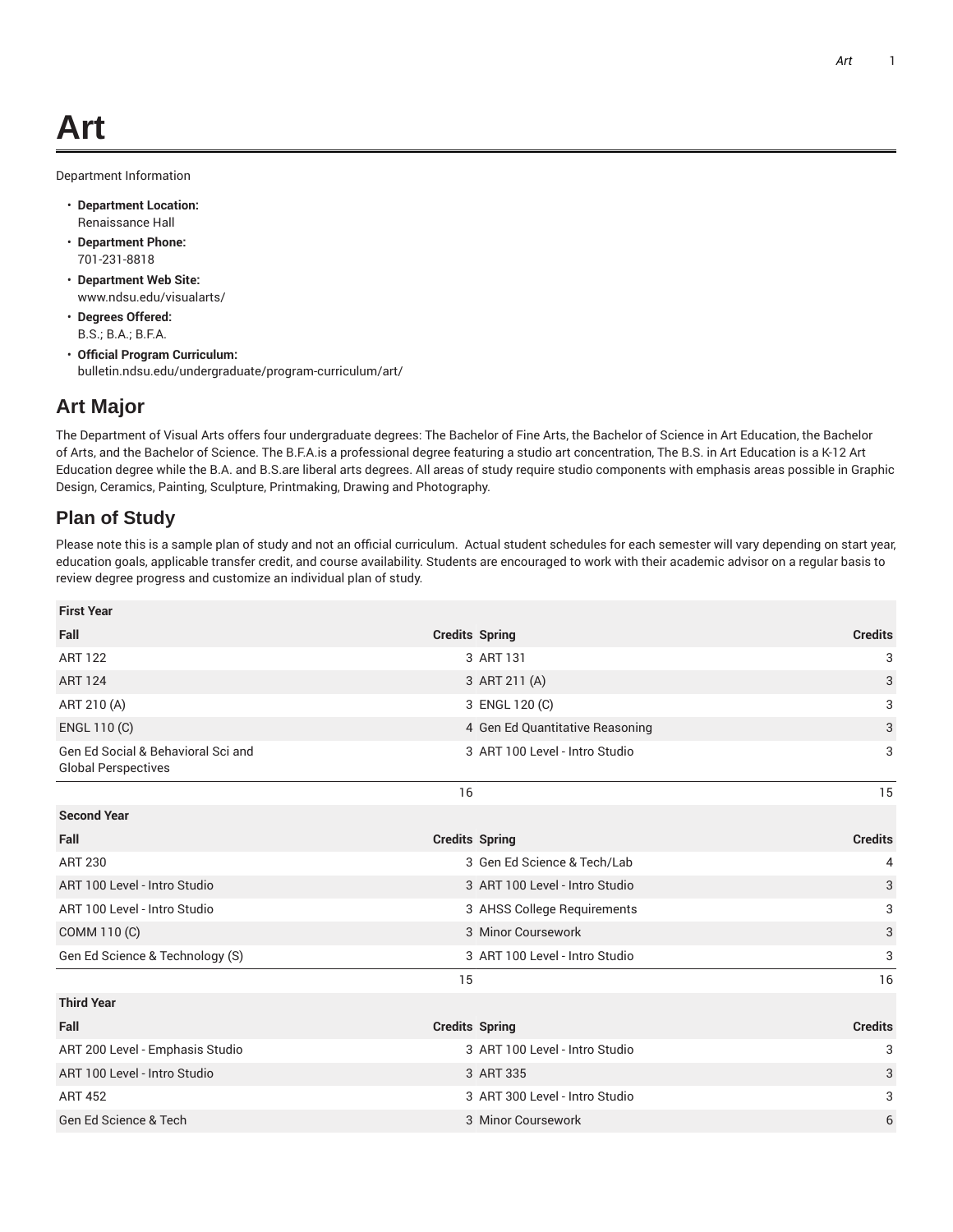| <b>Minor Coursework</b>          | 3                                                             |                |
|----------------------------------|---------------------------------------------------------------|----------------|
|                                  | 15                                                            | 15             |
| <b>Fourth Year</b>               |                                                               |                |
| Fall                             | <b>Credits Spring</b>                                         | <b>Credits</b> |
| ART 400 Level - Emphasis Studio  | 3 ART 489                                                     | 3              |
| ART 200 Level - Studio Elective  | 3 ART 400 Level - Emphasis Studio                             | 3              |
| <b>AHSS College Requirements</b> | 3 Gen Ed Social and Behavioral &<br><b>Cultural Diversity</b> | 3              |
| <b>Gen Ed Wellness</b>           | 2 Minor Coursework                                            | 3              |
| <b>Minor Coursework</b>          | 3 Gen Ed Upper Division Writing                               | 3              |
|                                  | 14                                                            | 15             |

Total Credits: 121

Please note this is a sample plan of study and not an official curriculum. Actual student schedules for each semester will vary depending on start year, education goals, applicable transfer credit, and course availability. Students are encouraged to work with their academic advisor on a regular basis to review degree progress and customize an individual plan of study.

| <b>First Year</b>                                                 |                                   |                                                    |                |
|-------------------------------------------------------------------|-----------------------------------|----------------------------------------------------|----------------|
| Fall                                                              | <b>Credits Spring</b>             |                                                    | <b>Credits</b> |
| <b>ART 122</b>                                                    |                                   | 3 ART 131                                          | 3              |
| <b>ART 124</b>                                                    |                                   | 3 ART 211 (A)                                      | 3              |
| ART 210 (A)                                                       |                                   | 3 ENGL 120 (C)                                     | 3              |
| ENGL 110 (C)                                                      |                                   | 4 Gen Ed Quantitative Reasoning (R)                | 3              |
| Gen Ed Social & Behavioral Sci and<br>Global Perspectives (B & G) |                                   | 3 ART 100 Level - Intro Studio in<br>Emphasis Area | 3              |
|                                                                   | 16                                |                                                    | 15             |
| <b>Second Year</b>                                                |                                   |                                                    |                |
| Fall                                                              | <b>Credits Spring</b>             |                                                    | <b>Credits</b> |
| <b>ART 230</b>                                                    |                                   | 3 Gen Ed Science and Tech with Lab<br>(S)          | 4              |
| ART 100 Level - Intro Studio                                      |                                   | 3 ART 100 Level - Intro Studio                     | 3              |
| ART 200 Level - Emphasis Studio                                   |                                   | 3 ART 45X - Art History Rotation                   | 3              |
| Art 45X - Art History Rotation                                    |                                   | 3 ART 300 Level- Emphasis Studio                   | 3              |
| Gen Ed Science and Tech (S)                                       |                                   | 3 COMM 110 (C)                                     | 3              |
|                                                                   |                                   | *Foundations Portfolio Review                      |                |
|                                                                   | 15                                |                                                    | 16             |
| <b>Third Year</b>                                                 |                                   |                                                    |                |
| Fall                                                              | <b>Credits Spring</b>             |                                                    | <b>Credits</b> |
| ART 200 Level - Secondary Studio<br>Area                          |                                   | 3 ART 335                                          | 3              |
| ART 100 Level - Intro Studio                                      | 3 ART 100 Level - Intro Studio    |                                                    | 3              |
| ART 45X - Art History Rotation                                    | 3 ART 300 Level - Emphasis Studio |                                                    | 3              |
| Gen Ed Social & Behavioral Sci and<br>Cult Diversity (B & D)      |                                   | 3 Gen Ed Science & Tech (S)                        | 3              |
| ART 300 Level - Studio Emphasis                                   |                                   | 3 Gen Ed Wellness (W)                              | 2              |
|                                                                   |                                   | *Apply for Baccalaureate                           |                |
|                                                                   | 15                                |                                                    | 14             |